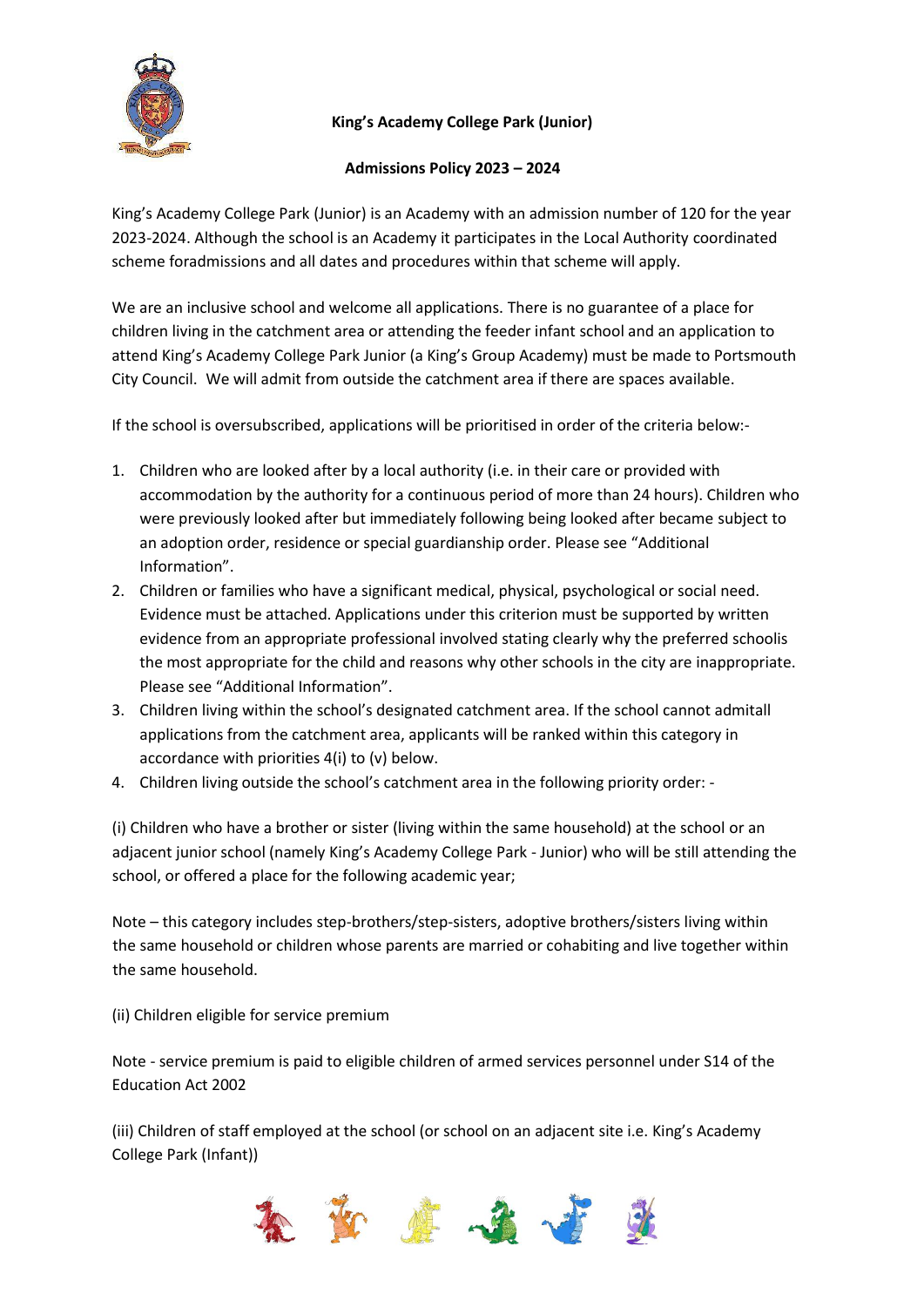a) Where the member of staff has been employed at the school for 2 or more years at the time at which the application is made, and/or

b) the member of staff is recruited to fill a vacant post for which there is a demonstrable skill shortage (iv) children who live closest to the school, based on the shortest distance from home to school, measured on a straight line 'as the crow flies'. (This distance will be used where necessary to prioritise applications). Should there be two or more identical distances requiring prioritisation, this will be done by casting lots. Please see "Additional Information" below.

Note - should the school be oversubscribed from within any of the criteria above, then any additional criteria will be used to prioritise applications within these categories.

# **Displaced Sibling**

Where the LA is unable to meet a parental preference in relation to a catchment school, the LA willhave to allocate a place at a lower preference school or even allocate the next nearest school with places available. Parents may prefer to then try and get a place for another sibling at the same school. In such instances, this school could then be treated as the catchment school for subsequent sibling applications. Parents would have to notify the LA on application that they consider this exception applies. If the application was for the actual catchment school this criterion would still beapplied. This would be applicable to Portsmouth schools who have catchment criterion as part of their admissions policy.

# **Pupils with a statement of special educational needs or statutory education, health and care plan**

The Admissions code states "all children whose statement of special educational need (SEN) or Education Health and Care (EHC) plan names the school must be admitted". These children will have priority for admission over and above all other admission applications and will be included in the admissions allocations process.

### **Additional Information**

### **Looked after Children**

 $\overline{a}$ 

Looked after Children: These are defined as Looked after Children<sup>1</sup> and all previously looked after children, including those children who appear to have been in state care outside of England and ceased to be in state care as a result of being adopted<sup>2</sup>. Previously looked after children are children

 $2$  A child is regarded as being in state care outside of England if they were in the care of or were accommodated by a public authority, a religious organisation, or any other provider of care whose sole or main purpose is to benefit society.



 $1$  A "looked after child" is a child who is in a) the care of a local authority, or b) being provided with accommodation by a local authority in the exercise of their social services functions (Section 22(1) of the Children Act 1989) at the time of making an application to a school.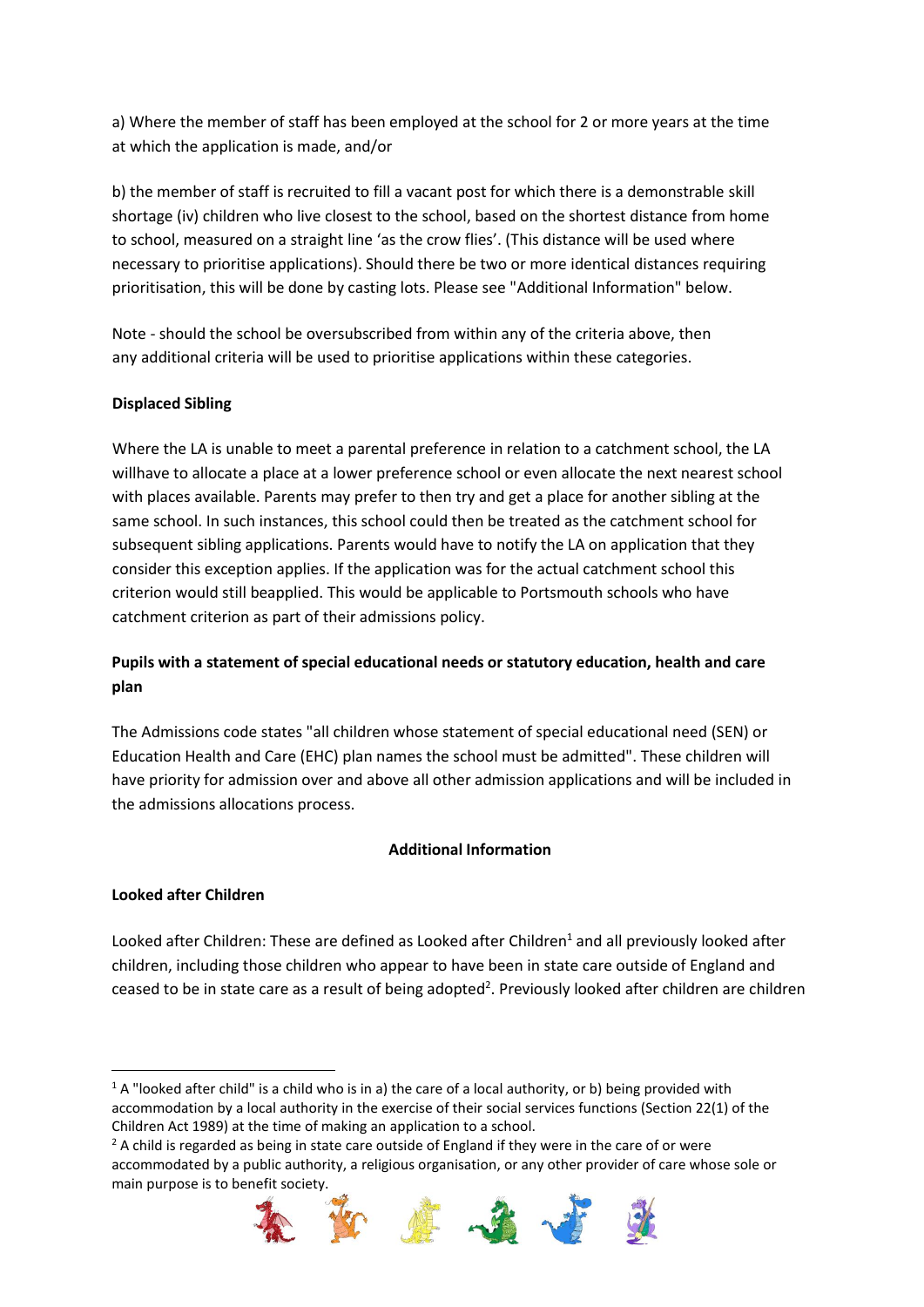who were looked after but ceased to be so because they were adopted<sup>3</sup> or became subject to a child arrangements order ${}^{4}$ or special guardianship order ${}^{5}$ .

# **Medical, physical, psychological or social need**

If a child or a family member has a significant medical, physical, psychological or social need that you would like taken into account when places are allocated, applicants should tick the relevant boxon the application form and submit supporting evidence to support their request. The evidence mustbe in writing from a doctor or other appropriate professional involved with the child/family member's health, wellbeing or specific family circumstances. In all cases evidence must show why it is appropriate that the child attends the preferred school and why other schools in the city are inappropriate.

### **Catchment area**

A catchment area is a geographical area defined by the council. The idea of having a catchment areais to give some priority for the admission of children living in the local area of the school. Please note: living in the catchment area does not guarantee a place at the school. Your catchment area is determined by your home address (the child's permanent residence). Further details of the individual school's catchment area will be provided on the council's website or by contacting the Admissions Team.

Addresses in the catchment area should always be checked with the school or the Admissions Team.

### **Sibling links**

A sibling link is defined as a child's brother or sister (living in the same household) already on roll and attending the school you have applied to or at an adjacent infant/junior school (ie King's Academy College Park - Infant)and who willstill be attendingtheschoolthefollowingacademic year. This category includesstep-brothers/step-sisters; adoptive and foster brothers/sisters living in the same household or children whose parents are married or cohabiting and live together within the same household. Thisdoes not include siblings who live in a different household. Twins, triplets and other children of multiple births will be admitted above the admission limit of a school if the limit has been reached by admitting one of the multiple birth children. A sibling link at the school does not guarantee admission to the school.

### **Children eligible for service premium**

Service premium is paid to eligible children of armed services personnel under S14 of

<sup>&</sup>lt;sup>5</sup> Section 14A of the Children Act 1989 defines a "special guardianship order" as an order appointing one or more individuals to be a child's special guardian/s.



 $\overline{a}$ <sup>3</sup> This includes children who were adopted under the Adoption Act 1976 (Section 12 Adoption orders) and children adopted under the Adoption and Children Act 2002(Section 46 adoption orders).

<sup>4</sup> Child arrangements orders are defined in Section 8 of the Children Act, as amended by Section 12 of the Childrens and Families Act 2014. Child arrangements orders replace residence orders and any residence order in force prior to 22/4/14 is deemed to be a child arrangements order.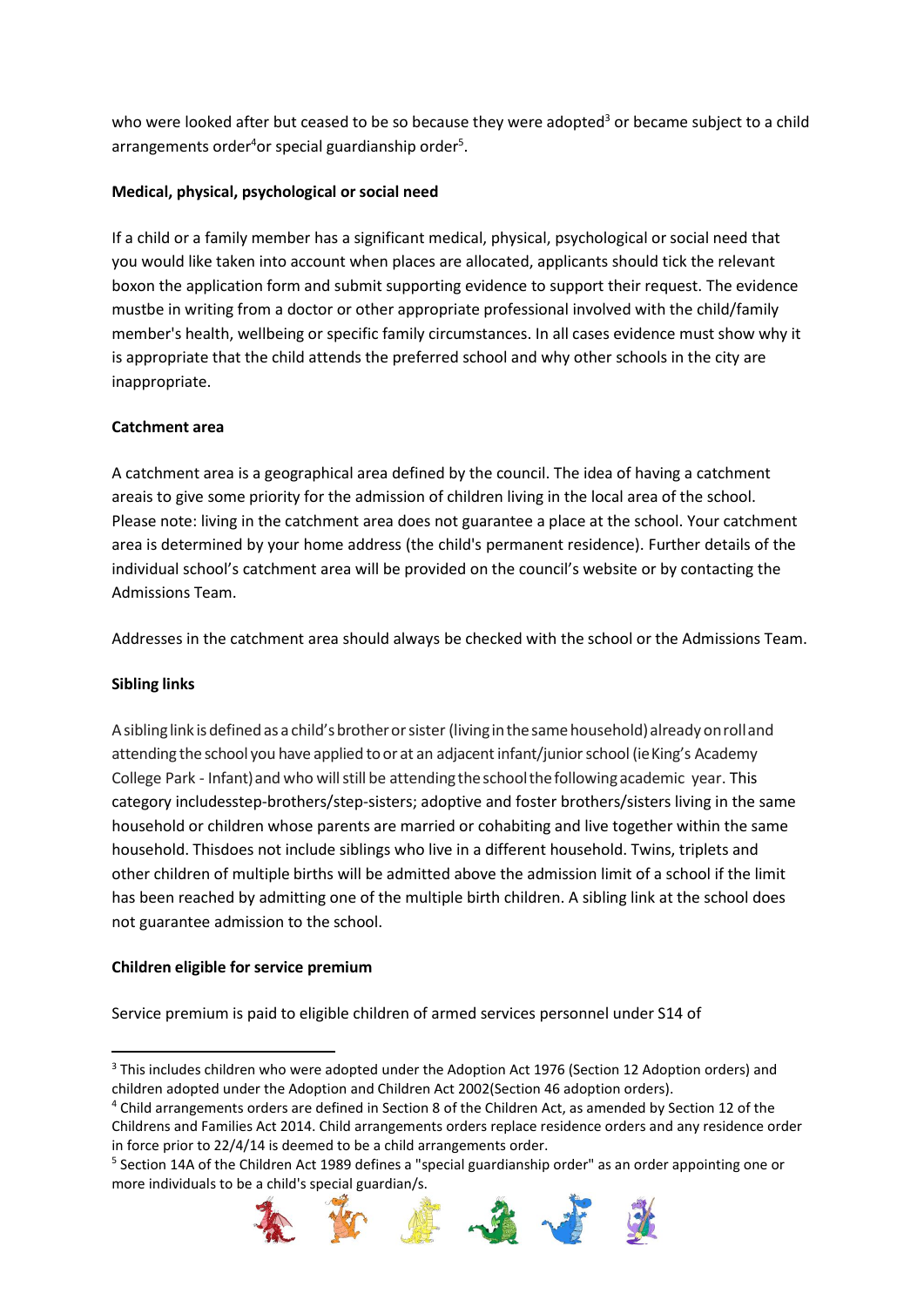the Education Act 2002.

The service premium is designed to support children with parents serving in the regular Britisharmed forces. Pupils attract the premium if they meet the following criteria:

- One of their parents is serving in the regular armed forces.
- One of their parents served in the regular armed forces in the last 3 years.
- One of their parents died while serving in the armed forces and the pupil is in receipt of apension under the Armed Forces Compensation Scheme (AFCS) and the War Pensions Scheme (WPS).

### **Children of Staff employed at the school**

Where the member of staff has been employed at the school for 2 or more years at the time at whichthe application is made, and or

The member of staff is recruited to fill a vacant post for which there is a skill shortage.

#### **Distance measurement**

Where it is necessary to prioritise applications the criterion will be prioritised based on the shortest distance from the child's home to school, measured in a straight line 'as the crow flies'. Distances will be measured using the City Council's Geographical Information System (GIS) department. The Local Land and Property Gazetteer (L.L.P.G) unique property reference co-ordinates will be used to represent the school, whilst home co-ordinates will be primarily derived from the LLLPG, with Ordnance Survey's ADDRESS-POINT®product used as support. Only distances measured by GIS will be taken into account for the purposes of the distance criterion. Should there be two or more identical distances, the prioritisation will be done by casting lots. The Admissions Team will arrange for this to be carried out by the LA's Democratic Services who are independent of theschool and the admissions process.

#### **Fair Access Protocol**

The Local Authority operates a Fair Access Protocol which prioritises admissions for certain categories of secondary school age children. This protocol relates to admission applications throughout the year but does not apply to children applying in the normal admissions round. The protocol takes priority above the school's admission policy for those on a waiting list and the LA may require the school to admit above their published admission number.

#### **Appeals**

If a parent is unsuccessful with any of their preferences they will have the right of appeal to anindependent appeal panel and will be provided with the relevant documentation.

#### **Waiting lists**